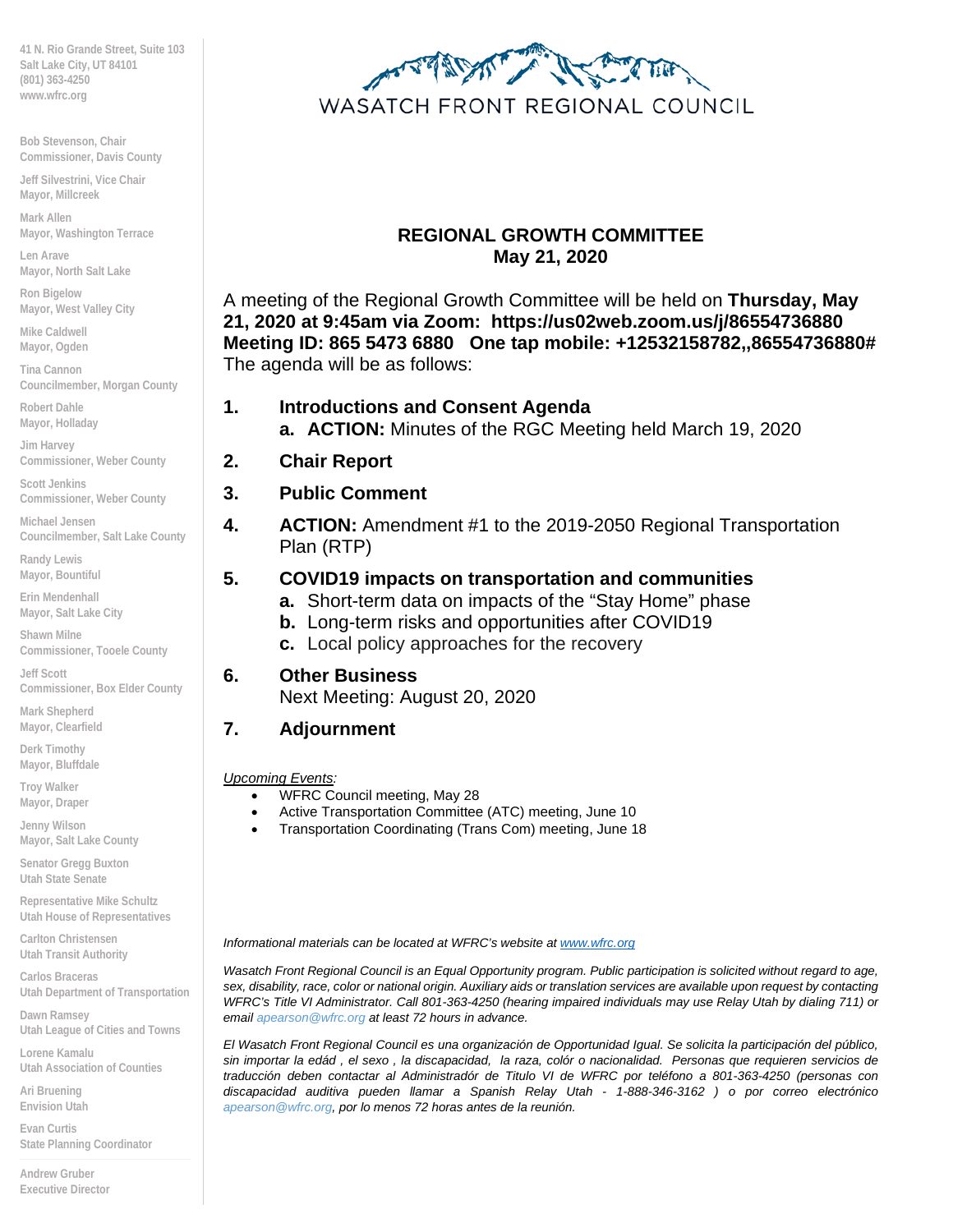

#### **DRAFT MINUTES Regional Growth Committee** March 19, 2020

A meeting was held on Thursday, March 19, 2020, via remote connection, due to the safety restrictions put in place by the Utah Governor's Office, in response to COVID-19 concerns, in Salt Lake City, Utah. The following were present:

| <b>MEMBERS AND ALTERNATES PRESENT</b>   |           | OTHER APPOINTED MEMBERS AND ALTERNATES |                                                                                           |           |  |
|-----------------------------------------|-----------|----------------------------------------|-------------------------------------------------------------------------------------------|-----------|--|
| Jeff Scott, Member                      | Yes       |                                        | Natalie Gochnour, Member                                                                  | <b>No</b> |  |
| (Box Elder County)                      |           |                                        | <b>Utah Transportation Commission</b>                                                     |           |  |
| Kenneth Braegger, Alternate             | No        |                                        | Kevin Van Tassell, Alternate                                                              | Yes       |  |
| (Willard)                               |           |                                        | <b>Utah Transportation Commission</b>                                                     |           |  |
| Len Arave, Member                       | No        |                                        | Beth Holbrook, Member                                                                     | Yes       |  |
| (North Salt Lake)                       |           |                                        | Utah Transit Authority Board of Trustees                                                  |           |  |
| Rick Earnshaw, Alternate                | Yes       |                                        | Carlton Christensen, Alternate                                                            | <b>No</b> |  |
| (Woods Cross)                           |           |                                        | Utah Transit Authority Board of Trustees                                                  |           |  |
| Joy Petro, Member                       | Yes       |                                        | Erin Mendenhall, Member                                                                   | Yes       |  |
| (Layton)                                |           |                                        | Utah Air Quality Board                                                                    |           |  |
| John Pohlman, Alternate                 | No        |                                        | Ari Bruening, Member                                                                      | Yes       |  |
| (Fruit Heights)                         |           |                                        | <b>Envision Utah</b>                                                                      |           |  |
| Tina Cannon, Member                     | No        |                                        | Ryan Beck, Alternate                                                                      | Yes       |  |
| (Morgan County) Vice Chair              |           |                                        | <b>Envision Utah</b>                                                                      |           |  |
| Robert McConnell, Alternate             | <b>No</b> |                                        | <b>NON-VOTING MEMBERS AND ALTERNATES</b>                                                  |           |  |
| (Morgan County)                         |           |                                        | <b>PRESENT</b>                                                                            |           |  |
| Jenny Wilson, Member                    | <b>No</b> |                                        | Ben Huot, Member                                                                          | Yes       |  |
| (Salt Lake County)                      |           |                                        | Utah Department of Transportation                                                         |           |  |
| Ron Bigelow, Alternate                  | Yes       |                                        | Andrea Olson, Alternate                                                                   | No        |  |
| (West Valley City)                      |           |                                        | Utah Department of Transportation                                                         |           |  |
| Dawn Ramsey, Member                     | Yes       |                                        | Laura Hanson, Member                                                                      | No        |  |
| (South Jordan) Chair                    |           |                                        | <b>Utah Transit Authority</b>                                                             |           |  |
| Aimee Winder Newton, Member             | Yes       |                                        | Levi Roberts, Alternate                                                                   | No        |  |
| (Salt Lake County)                      |           |                                        | <b>Utah Transit Authority</b>                                                             |           |  |
| Troy Walker, Member                     | Yes       |                                        | Bryce Bird, Staff Representative                                                          | No        |  |
| (Draper)                                |           |                                        | Utah Air Quality Board                                                                    |           |  |
| Steven Shields, Alternate               | Yes       |                                        | Ivan Marrero, Member                                                                      | No        |  |
| (Herriman)                              |           |                                        | FHWA-Utah Division                                                                        |           |  |
| Dan Peay, Alternate                     | <b>No</b> |                                        | Steve Call, Alternate                                                                     | Yes       |  |
| (Magna)                                 |           |                                        | FHWA-Utah Division                                                                        |           |  |
| Cherie Wood, Alternate                  | <b>No</b> |                                        | <b>Gary Uresk</b>                                                                         | <b>No</b> |  |
| (South Salt Lake)                       |           |                                        | Utah League of Cities and Townes                                                          |           |  |
| Kurt Bradburn, Alternate                | <b>No</b> |                                        | Dina Blaes                                                                                | <b>No</b> |  |
| (Sandy)                                 |           |                                        | Utah Association of Counties                                                              |           |  |
| Kendall Thomas, Member                  | <b>No</b> |                                        | Jenny Rees, Cedar Hills Mayor                                                             | Yes       |  |
| (Tooele County)<br>Ed Hansen, Alternate |           |                                        | Mountainland Association of Governments                                                   | Yes       |  |
|                                         | No        |                                        | Julie Fullmer, Vineyard Mayor                                                             |           |  |
| (Tooele City)                           |           |                                        | Mountainland Association of Governments<br><b>WFRC APPOINTMENTS FROM OTHER</b>            |           |  |
| Mark Allen, Member                      | Yes       |                                        |                                                                                           |           |  |
| (Washington Terrace)                    |           |                                        | <b>ORGANIZATIONS</b>                                                                      |           |  |
| Norm Searle, Alternate                  | Yes       |                                        | Ibi Guevara, Utah Urban Lands Institute                                                   | No        |  |
| (Riverdale)<br>Robert Dandoy, Member    |           |                                        | Evan Curtis, GOMB                                                                         |           |  |
| (Roy)                                   | Yes       |                                        |                                                                                           | Yes       |  |
| Jim Harvey, Alternate                   | Yes       |                                        |                                                                                           | Yes       |  |
| (Weber County)                          |           |                                        | Jacey Skinner, Utah Transportation Coalition<br>(Kaitlyn Piper attended in Jacey's stead) |           |  |
|                                         |           |                                        | Reid Ewing, University of Utah                                                            | No        |  |
|                                         |           |                                        |                                                                                           |           |  |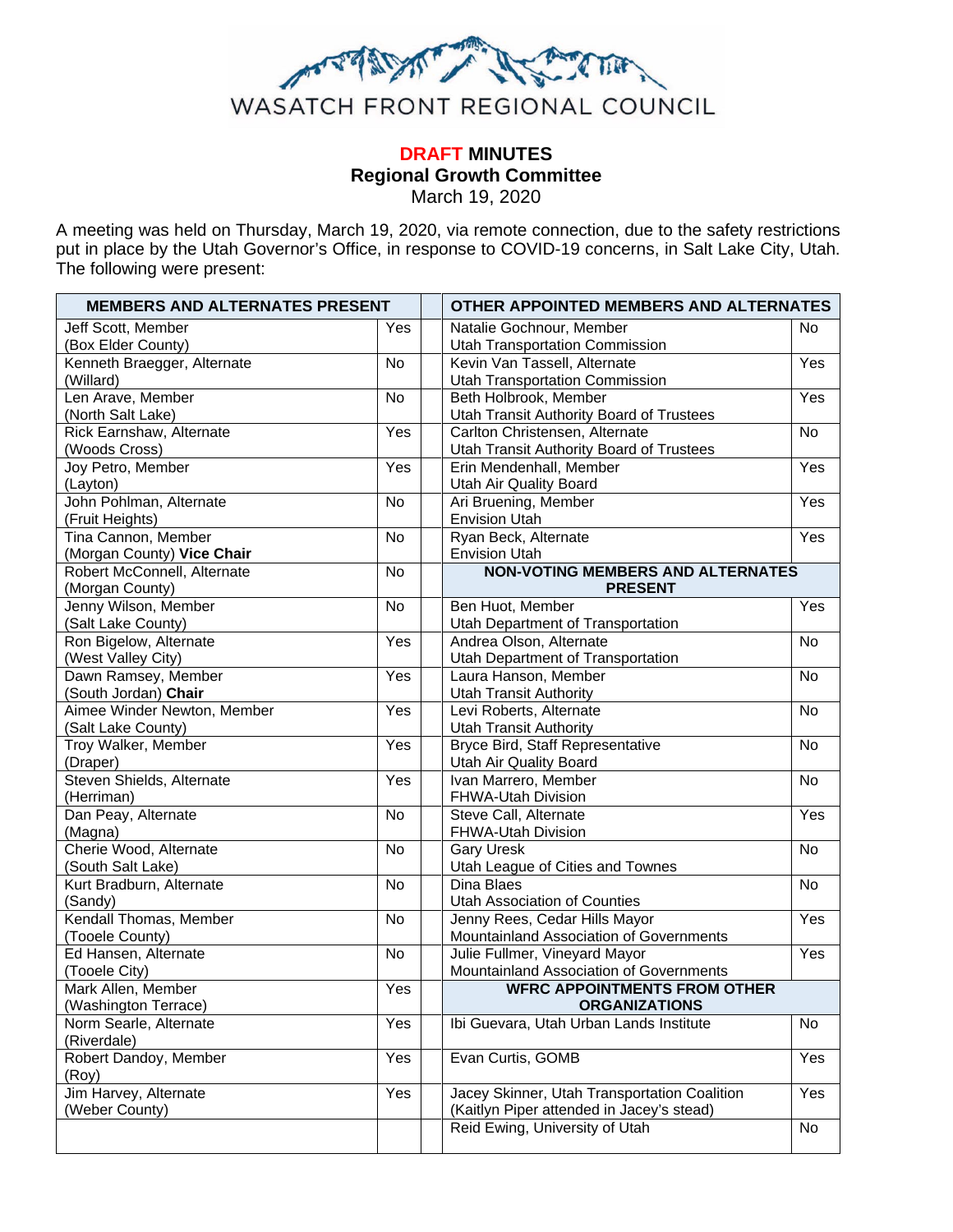#### **OTHER ATTENDEES PRESENT.**

| <u>UIHER AI IENDEES FRESENT.</u> |                        |
|----------------------------------|------------------------|
| Russ Fox, Draper City            | Andrew Gruber, WFRC    |
| Ted Knowlton, WFRC               | Bert Granberg, WFRC    |
| Jory Johner, WFRC                | Hugh Van Wagenen, WFRC |
| Scott Hess, WFRC                 | Megan Townsend, WFRC   |
| LaNiece Davenport, WFRC          | Katie Gerard, WFRC     |

#### **1. Introductions and Consent Agenda [00:05]**

Mayor Dawn Ramsey called the meeting to order at 9:50 a.m. Introductions were made, via roll call.

#### **a. ACTION**: **Approve Minutes from January 16, 2020 [00:12:15]**

With no discussion or changes, Mayor Ramsey entertained a motion to accept the minutes. Mayor Roy Dandoy made a motion to accept, which was seconded by Councilmember Amiee Winder-Newton. The affirmative vote was unanimous.

#### **2. Public Comment [00:13:40]**

Mayor Ramsey opened the meeting for public comments. There were none.

#### **3. ACTION: Modifications to the Regional Transportation Plan (RTP) Amendment Process [00:14:05]**

Jory Johner, WFRC, introduced proposed modifications to the Regional Transportation Plan amendment process and asked for a recommendation from the Regional Growth Committee that the WFRC Regional Council approve these modifications. **[00:20:35]** Beth Holbrook, UTA Board of Trustees, made a motion to recommend the proposed modifications to the amendment process as outlined to the Council for approval. Mayor Mark Allen seconded the motion and it was unanimously approved.

#### **4. Brief Updates [0:21:43]**

#### **a. Potential resources for implementation of Wasatch Choice Regional Vision and SB34 (Housing and Transportation)**

Ted Knowlton and Scott Hess, both with WFRC, discussed the plans for WFRC member local governments along with partner agencies including UDOT, UTA, ULCT, and UAC, to continue to develop resources to help communities as they seek to implement their visions, as embodied in the Wasatch Choice Regional Vision, and to address statutory requirements in their General Plans from SB34 (2019, housing, transportation and land use).

Three types of resources/assistance that are available are:

- 1. Public engagement: encouraging community engagement and innovative communications strategies after a large project has been proposed within a city.
- 2. Communications: for example, creating videos that highlight regional quality of life.
- 3. Information and analyses: providing support and deeper-dive discussions around the economic and fiscal impacts of various growth patterns.

#### **b. Transportation and Land Use Connection (TLC) Program Awards - 2020 Recipients [00:31:04]**

Megan Townsend, WFRC, provided a status update on the Transportation and Land Use Connection Program and introduced the 17 newly funded projects that will be a part of the TLC program for the coming year. A list of the awarded projects can be found at https://wfrc.org/programs/transportationland-use-connection/awarded-projects/

#### **c. Legislative Debrief [00:36:20]**

LaNiece Davenport, WFRC, shared some of the key issues that came out of the 2020 Legislative Session, that are relevant to the Wasatch Front Region. More information can be found at https://wfrc.org/billtracker/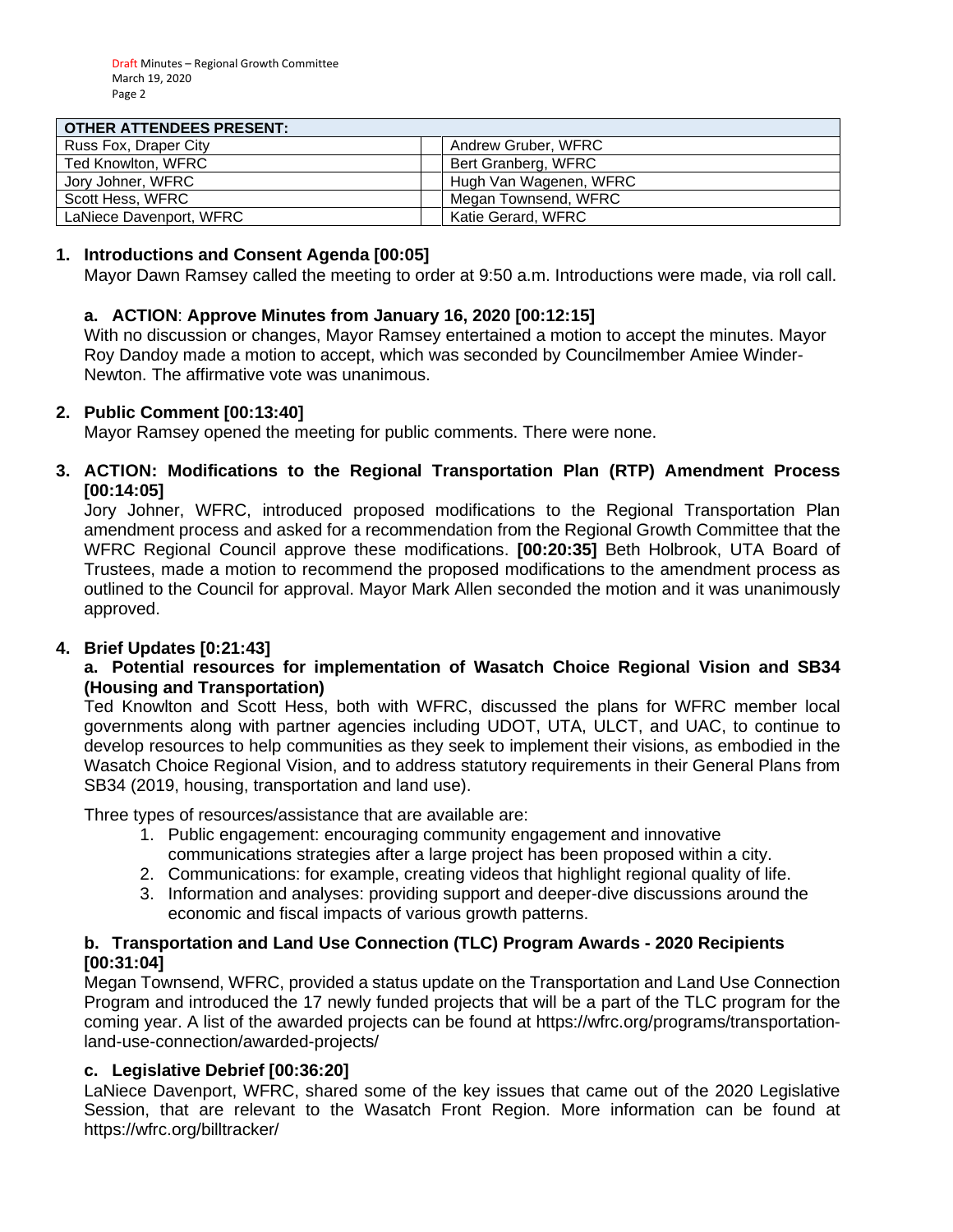Draft Minutes – Regional Growth Committee March 19, 2020 Page 3

#### **5. Other Business [00:40:20]**

After asking if there were other business items to address and hearing none, Mayor Ramsey reminded the group that the next RGC meeting is scheduled for May 21, 2020. The meeting format may be similar to this, if the safety guidelines regarding COVID-19 are still in place at that time. More information will be disseminated via email closer to the meeting date.

#### **6. Adjournment [00:41:22]**

**ACTION:** Mayor Ramsey made a motion to adjourn the meeting. The motion was seconded by Mayor Ron Bigelow. The meeting concluded at 10:32am.

*A recording of this meeting, as well as meeting materials, may be found on the WFRC website at [www.wfrc.org](http://www.wfrc.org/)*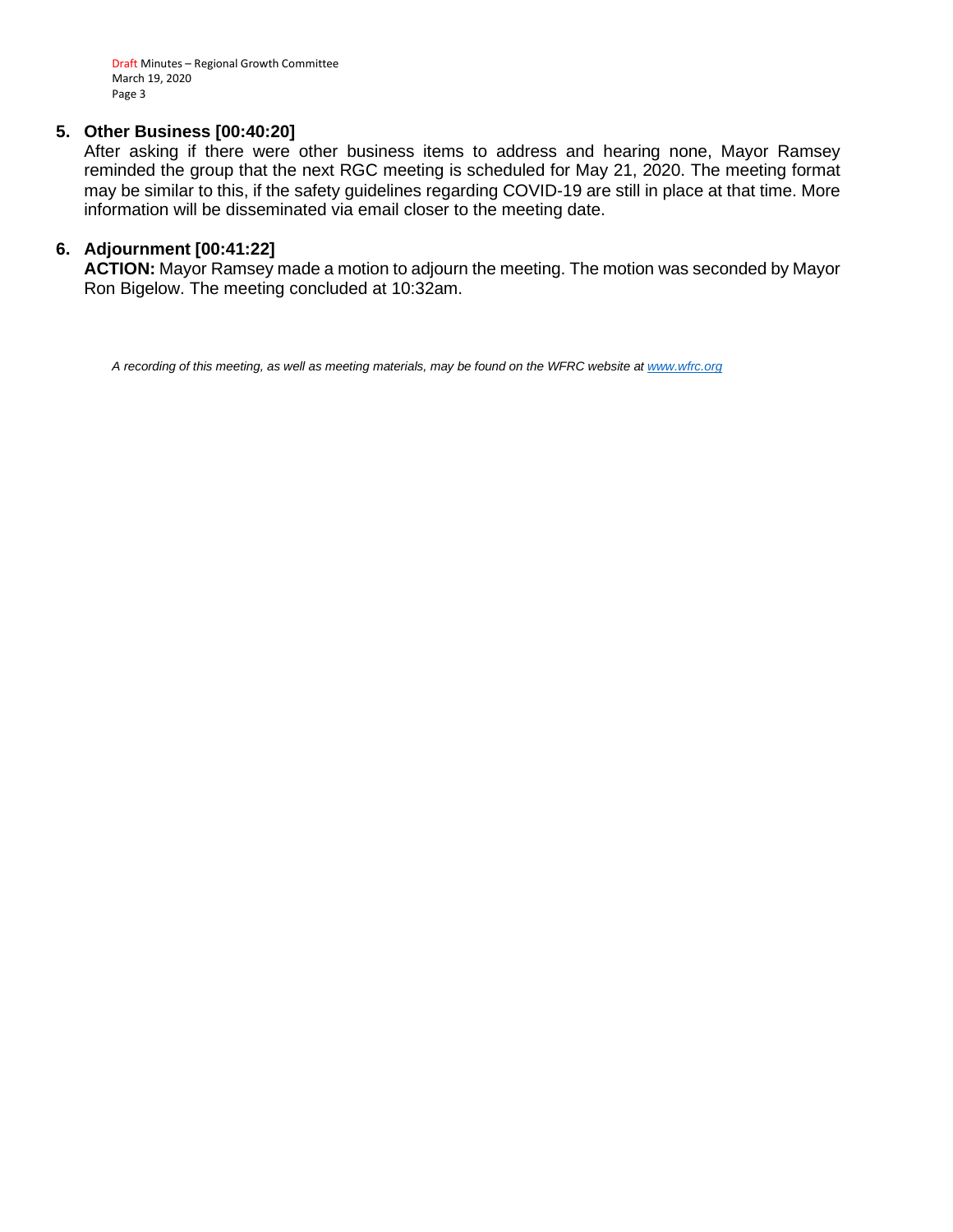| DATE:               | May 13, 2020                                                              |
|---------------------|---------------------------------------------------------------------------|
| <b>AGENDA ITEM:</b> |                                                                           |
| <b>SUBJECT:</b>     | <b>ACTION:</b> Amendment #1 to the 2019-2050 Regional Transportation Plan |
| <b>PREPARED BY:</b> | Jory Johner                                                               |

At the Regional Growth Committee (RGC) meeting, WFRC staff will present the proposed Amendment Number 1 to the 2019-2050 Regional Transportation Plan (2019-2050 RTP). The action requested is to make a formal adoption of these modifications.

#### **BACKGROUND:**

Every four years the Wasatch Front Regional Council (WFRC) prepares and adopts a Regional Transportation Plan (RTP). WFRC adopted the current 2019-2050 RTP in May 2019. While the RTP receives considerable review before being formally adopted, circumstances may warrant a change to the RTP after its initial adoption, including the identification of new funding sources, the determination of final environmental impact statements, or the rapid development of certain projects. Recently the RTP amendment process was reviewed by transportation partners, local communities, and WFRC staff to help streamline the process while maintain the rigor of the planning process. The modified amendment process has been reviewed by the RGC and was formally adopted by the Regional Council in March 2020.

Amendment 1 includes a total of seven Level 2 (board modifications of non-regionally significant project) requests, one each from Farmington, Layton, Salt Lake County, and UDOT, and three from West Jordan. Two additional Level 1 (staff modification) requests from Farr West and Millcreek will be present for your information per the updated process. The Farmington, Salt Lake County, and West Jordan projects will enhance local street connectivity and access to opportunities, while the Layton project is an additional regional center, and the UDOT project is to shift a project slightly north and clarify the naming and expectations of the project. A number of technical considerations are included to assist committee members in making a determination on each amendment project.

#### **PROCESS:**

The WFRC staff has discussed the amendment requests with their respective sponsors, analyzed the scope of the project, potential technical considerations, and financial implications and determined that the 2019-2050 RTP is able to maintain its fiscal constraint while accommodating construction of these projects in all Phases. The technical considerations reviewed include safety, vehicle hours traveled and connectivity, project readiness, support for existing clusters and future Wasatch Choice 2050 Centers, access to opportunities, multimodal considerations, impact or benefits to vulnerable communities, and air quality. There was no need to run a full new air quality conformity analysis, as none of the projects fall into the Level 3 category.

The WFRC staff presented these amendments to the RGC's Salt Lake County PlanTAC (Technical Advisory Committee – TAC) and the Ogden-Layton RGC TAC on April 15, 2020, groups composed predominantly of the planners from the communities of WFRC. No changes have taken place to the seven projects from what RGC TACs reviewed. At the May 21, 2020 Regional Growth Committee meeting, public comment will be taken on these projects.

RGC makes the final decision to adopt Level 2 projects with the revised amendment process.

#### **RECOMMENDATION:**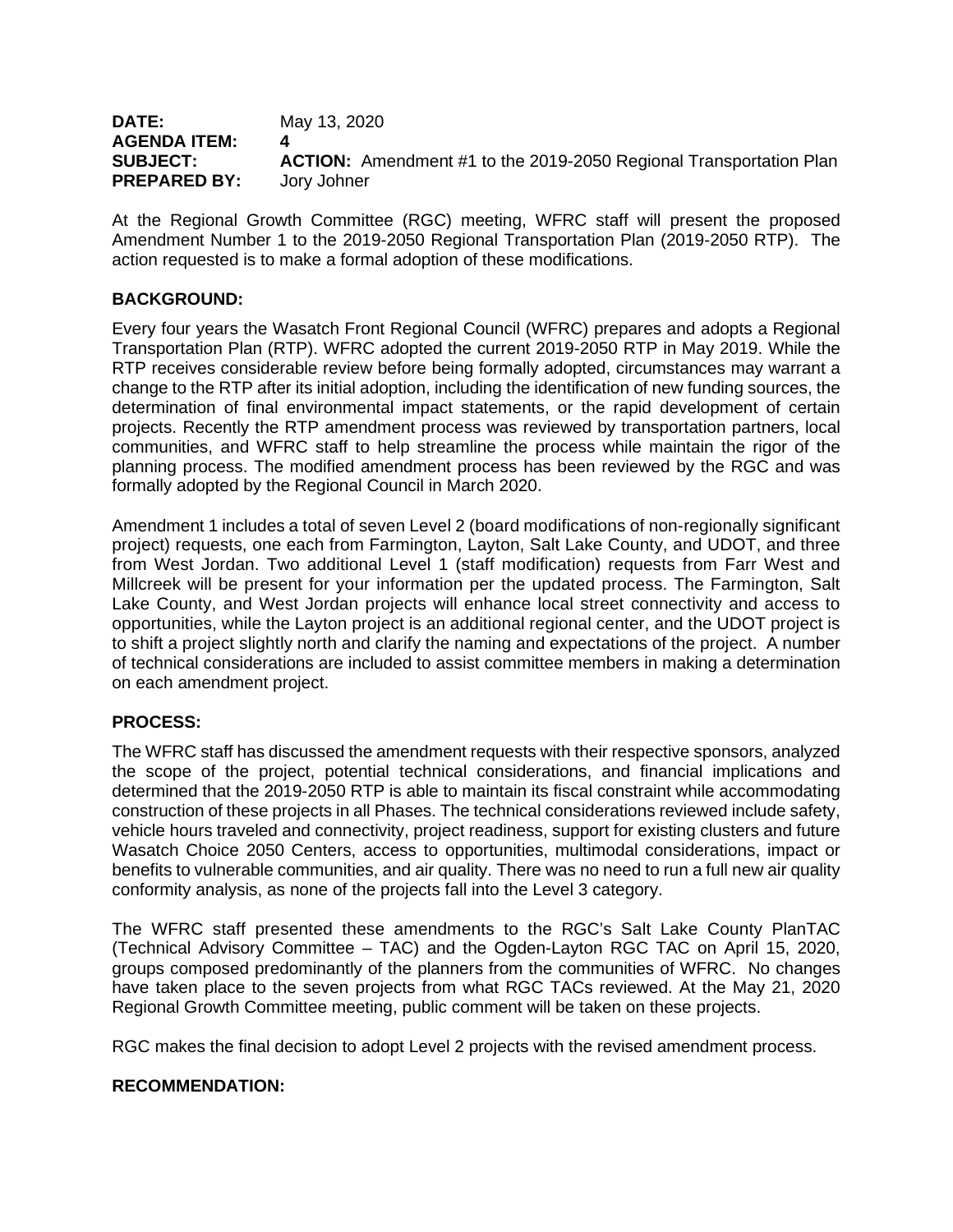Following public comment, the WFRC staff requests that the Regional Growth Committee approve Amendment Number 1 to the 2019-2050 RTP.

Suggested motion language: *I make a motion to approve Amendment Number 1 to the 2019- 2050 RTP.*

#### **CONTACT PERSON:**

Jory Johner, WFRC 801-363-4250 ext1110, johner@wfrc.org

#### **ATTACHMENT:**

Amendment Number 1 Project Overviews Amendment Number 1 Technical Considerations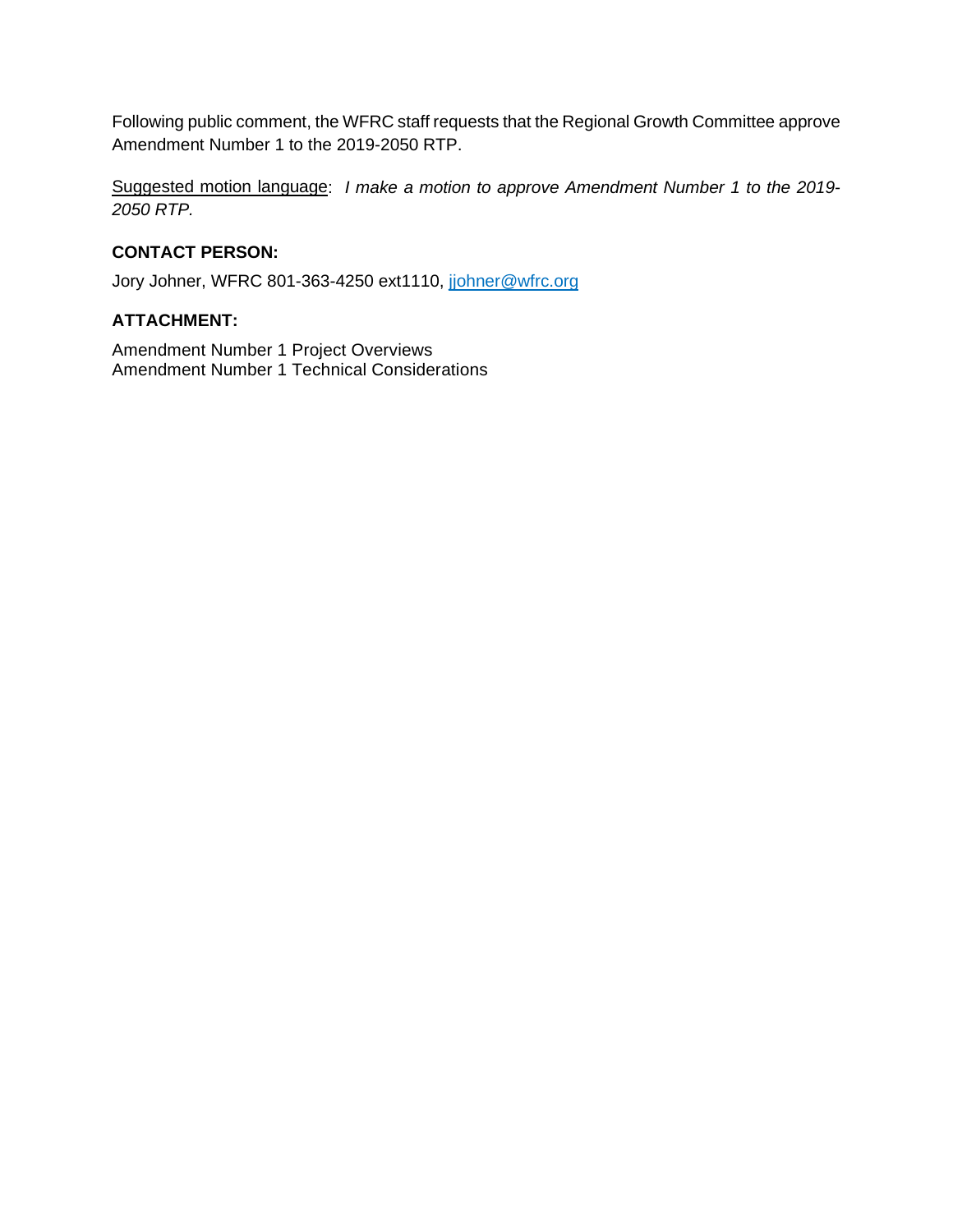#### **RTP AMENDMENT NUMBER 1 PROJECT OVERVIEWS**

#### **Level 1 – Staff Modifications (For information only)**

#### **1. Operational Improvements to 4000 North**

This proposed amendment calls for operational improvements on 4000 North from 3900 West to SR-126. The widening of a narrow two-lane roadway will include 12-foot lanes, paved shoulders, curb, gutter and sidewalk, and will provide safe routes to school for an elementary school and access to future and existing commercial development area. Funding sources include approved Weber County Council of Governments funding. This is a new Phase 1 Regional Transportation Plan (RTP) project.

#### **MILLCREEK Cost: \$7.2 Million**

#### **2. Operational Improvements to 900 East**

This proposed amendment calls for operational improvements on 900 East from 3900 South to 4500 South. The project will include curb, gutter and sidewalk, ADA ramps, and bicycle facilities to improve safety. Potential funding sources include Surface Transportation Program (STP) and local money. This is a new Phase 1 RTP project.

#### **Level 2 – Board Modifications**

#### **FARMINGTON Cost: \$21.8 Million**

#### **1. New Construction on Commerce Drive**

Farmington City is requesting an amendment that will allow for the new construction of an arterial from Shephard Lane to Park Lane. This project will increase street connectivity and provide access in the new development portion of the Station Park/North Station Urban Center. Funding sources include possibly redevelopment agency (RDA) funds, transportation redevelopment zone (TRZ) funds, impact fees, appropriations, or STP funds. This Phase 1 project is new to the RTP.

#### **LAYTON**

#### **2. Addition of the West Davis Business Center**

Layton City is requesting an amendment to add a new business center between 2700 West, Gentile Street, and the West Davis Corridor to ensure consistency between Layton Forward and the Wasatch Choice Regional Vision and RTP. The center will increase employment locations within Davis County, increase access to opportunities, and reduce commute times. This center is expected to develop within Phase 1 of the planning horizon.

### **SALT LAKE COUNTY Cost: \$36.4 Million**

#### **3. New Construction of 7300 West**

Salt Lake County is requesting an amendment that will allow for the new construction of a roadway from Bacchus Highway to 12600 South. This project will increase street connectivity and network capacity in developing areas. Funding sources include possibly corridor preservation and STP funds. This Phase 1 project is new to the RTP.

#### **UDOT Cost: \$131.7 Million 4. Modifications to the Bangerter Highway One-way Frontage Road System**

The Utah Department of Transportation (UDOT) is requesting an amendment to redefine

#### **FARR WEST Cost: \$4.4 Million**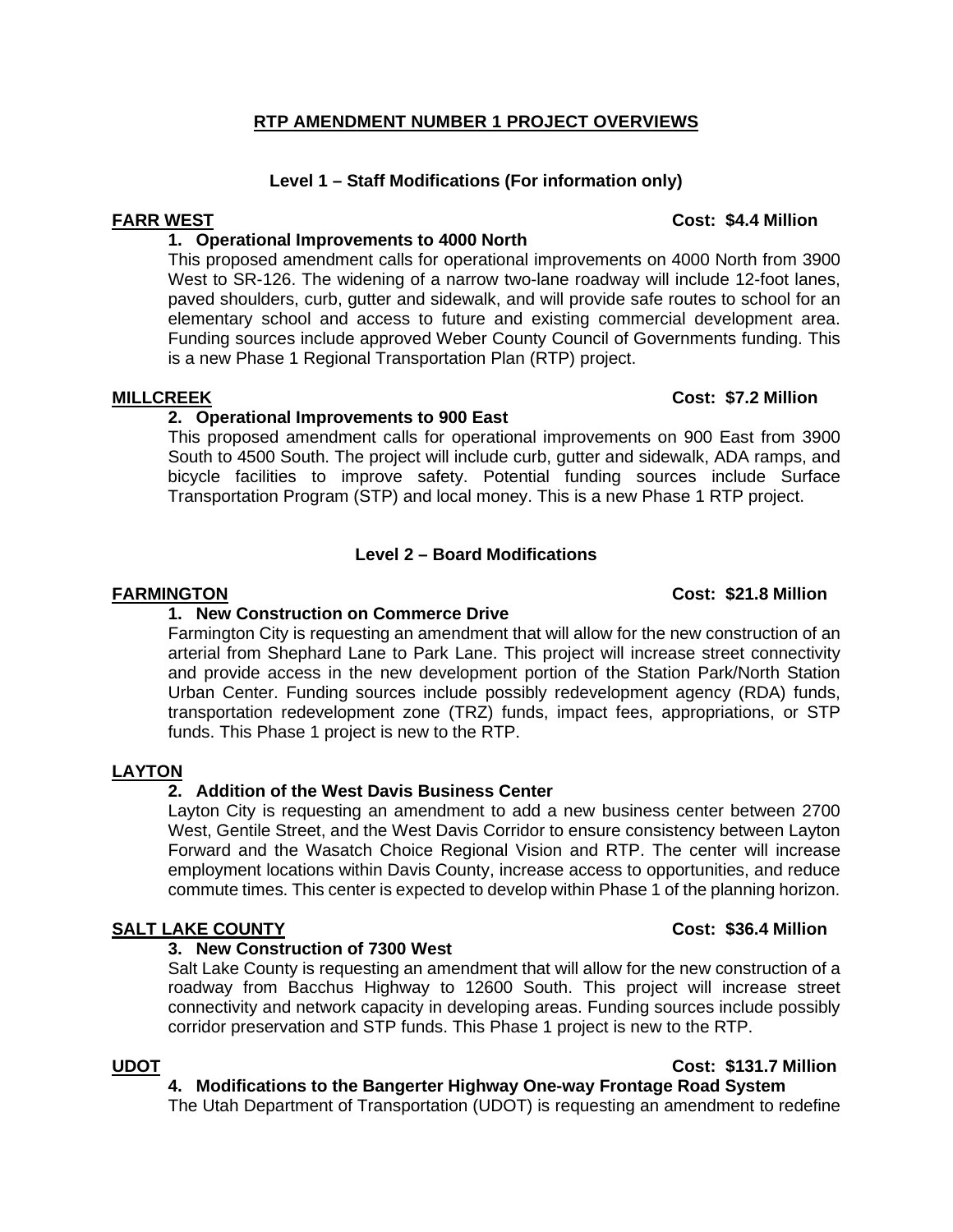the project from a C-D System to a One-Way Frontage Road System and change the limits from 4100 South to SR-201 to California Avenue to 3500 South. This project will provide improved access to existing industrial center, employment districts, and city centers along with providing congestion relief for Bangerter Highway. Funding sources include possibly Transportation Investment Funds (TIF). This would remain a Phase 1 project.

#### **WEST JORDAN Cost: \$75 Million**

- **5. New Construction of 7000 South**
- **6. New Construction of 7400 South**

#### **7. New Construction of 8600 South**

West Jordan City is requesting an amendment that will allow for the new construction of 7000 South, 7400 South, and 8600 South over 5600 West to SR-111 providing three additional grade-separated crossings of the Mountain View Corridor. These projects will increase local street connectivity, east-west access, emergency response times, access to city parks and trails, and a future recreation center. Funding sources include possibly local and state funds. These all will be new Phase 1 projects to the RTP.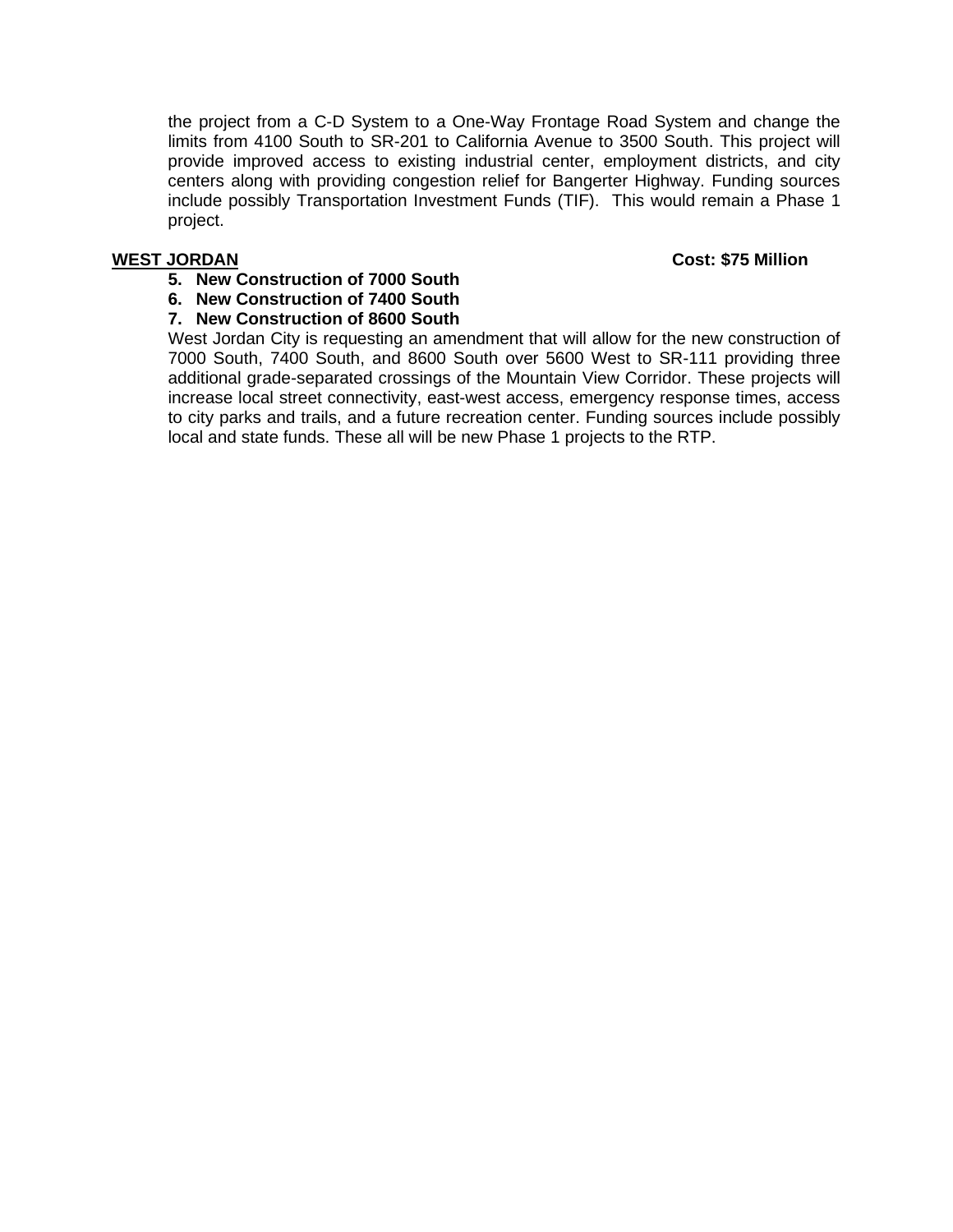### **RTP AMENDMENT NUMBER 1 TECHNICAL CONSIDERATIONS**

|    | <b>TECHNICAL CONSIDERATION</b>                                     | <b>COMMERCE DRIVE</b><br><b>FARMINGTON</b>                                                                                     | <b>7300 WEST</b><br>SALT LAKE COUNTY                                                                                      | <b>ONE-WAY FRONTAGE</b><br><b>ROAD SYSTEM</b><br><b>UDOT</b>                                                                             | <b>7000 SOUTH</b><br>WEST JORDAN CITY                                                                                                  | <b>7400 SOUTH</b><br>WEST JORDAN CITY                                                                                                  | <b>8600 SOUTH</b><br><b>WEST JORDAN CITY</b>                                                                                           |
|----|--------------------------------------------------------------------|--------------------------------------------------------------------------------------------------------------------------------|---------------------------------------------------------------------------------------------------------------------------|------------------------------------------------------------------------------------------------------------------------------------------|----------------------------------------------------------------------------------------------------------------------------------------|----------------------------------------------------------------------------------------------------------------------------------------|----------------------------------------------------------------------------------------------------------------------------------------|
| ЛA | <b>Safety Index</b><br>(1 (most safe) to<br>10 (least safe))       | 6                                                                                                                              | $\Delta$                                                                                                                  | 5.5                                                                                                                                      |                                                                                                                                        |                                                                                                                                        |                                                                                                                                        |
| 8  | <b>Vehicle Hours</b><br><b>Traveled</b>                            | <b>NB</b><br>26,993 VHT<br>Build<br>27,003 VHT<br>+10 VHT                                                                      | <b>NB</b><br>10,753 VHT<br>Build<br>10,740 VHT<br>$-62$ VHT                                                               | 51,773 VHT<br><b>NB</b><br>51,150 VHT<br>Build<br>$-623$ VHT                                                                             | <b>NB</b><br>18,258 VHT<br>18,547 VHT<br><b>Build</b><br>+289 VHT                                                                      | <b>NB</b><br>18,189 VHT<br>18,416 VHT<br>Build<br>+227 VHT                                                                             | <b>NB</b><br>18,486 VHT<br>18,888 VHT<br><b>Build</b><br>+402 VHT                                                                      |
| 8  | Increases<br>Connectivity                                          | <b>Connects Shepard</b><br>Lane to Park Lane.                                                                                  | <b>Connects Bacchus</b><br>Highway with 12600<br>South.                                                                   | Provides connectivity<br>to local land use and<br>redundancy along<br>Bangerter Highway.                                                 | Connects SR-111 to<br>5600 and provides<br>crossing over<br>Mountain View<br>Corridor.                                                 | Connects SR-111 to<br>5600 and provides<br>crossing over<br>Mountain View<br>Corridor.                                                 | Connects SR-111 to<br>5600 and provides<br>crossing over<br>Mountain View<br>Corridor.                                                 |
|    | Project<br><b>Readiness</b>                                        | Aligns with<br><b>Farmington Master</b><br>Plan. Preliminary<br>engineering. Some<br>right-of way will need<br>to be acquired. | Part of planning<br>studies for SW SLCo.<br>Preliminary<br>engineering. Some<br>right-of way will need<br>to be acquired. | Is in concept stage.<br>Some right-of way will<br>need to be acquired.<br>Environmental review<br>will need to be<br>completed.          | Aligns with West<br>Jordan City Master<br>Plan. No engineering<br>completed to date.<br>Some right-of way will<br>need to be acquired. | Aligns with West<br>Jordan City Master<br>Plan. No engineering<br>completed to date.<br>Some right-of way will<br>need to be acquired. | Aligns with West<br>Jordan City Master<br>Plan. No engineering<br>completed to date.<br>Some right-of way will<br>need to be acquired. |
| m  | <b>Supports</b><br><b>Wasatch Choice</b><br><b>Regional Vision</b> | <b>Supports Station</b><br>Park/North Station<br>(Urban Center).                                                               | Supports an<br><b>Employment District</b><br>and Olympia Hills<br>(City Center).                                          | Supports the SLC NW<br>Quadrant (Industrial<br>District), Lake Park<br>Center (Employment<br>District), and 3500<br>South (City Center). | No identified centers.                                                                                                                 | No identified centers.                                                                                                                 | No identified centers.                                                                                                                 |

# *Technical Considerations for Level 2 Projects*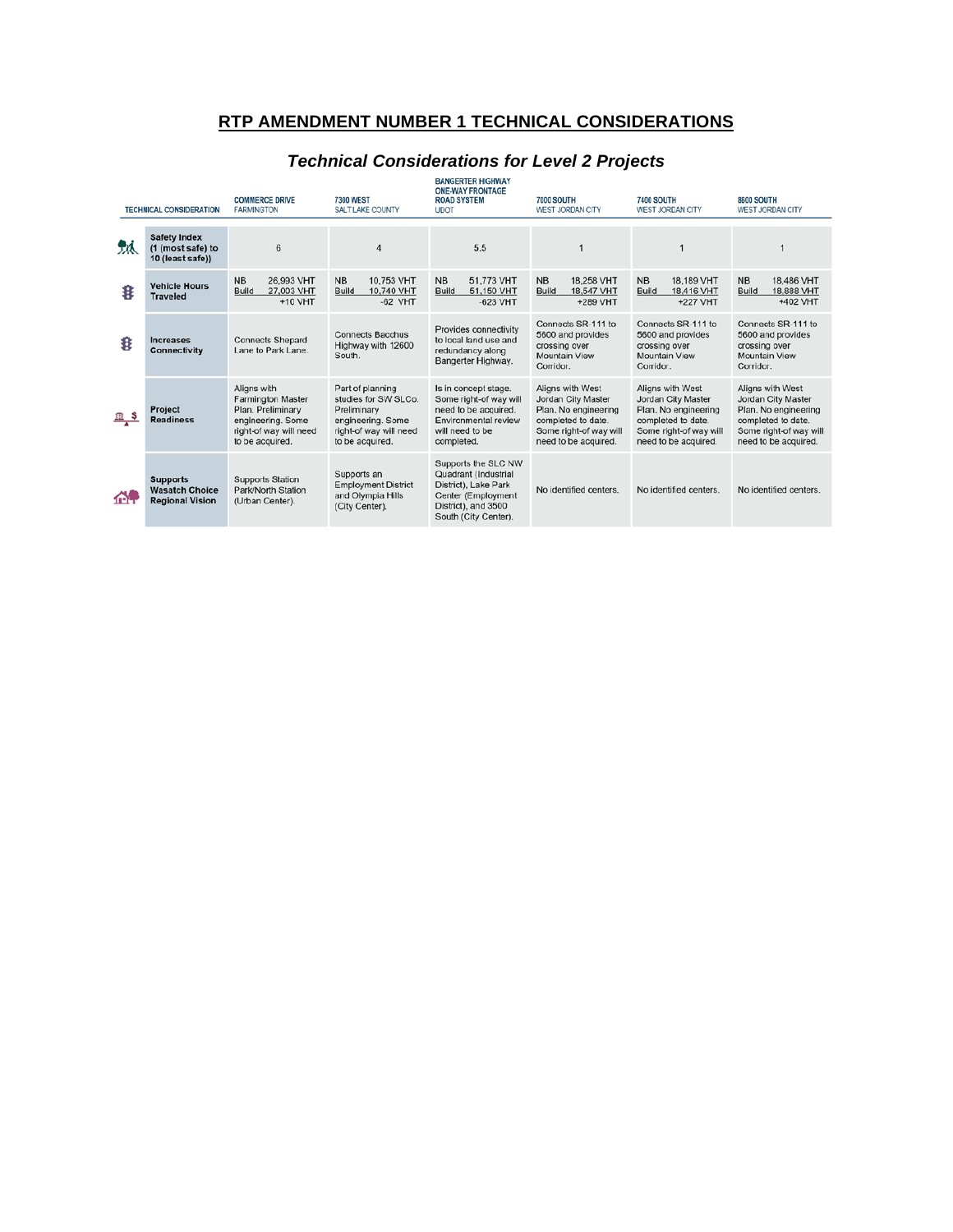| <b>DATE:</b>        | May 12, 2020                                             |
|---------------------|----------------------------------------------------------|
| AGENDA ITEM:        | 5                                                        |
| <b>SUBJECT:</b>     | <b>COVID19 Impacts on Transportation and Communities</b> |
| <b>PREPARED BY:</b> | Ted Knowlton                                             |

#### **BACKGROUND:**

COVID19 is affecting communities and transportation in many significant ways. This includes fiscal implications as well as short and potential long-term changes to the way people live, work, play and travel within communities and the region. WFRC, with partners, has compiled observed data to quantify current shifts. At the RGC meeting we will address three components.

- A) **Short-term data on impacts of the "Stay Home" phase.** We will start by outlining data on current COVID19 shifts in behavior and impacts on transportation and air quality. This information is tied to an analysis that WFRC prepared and distributed, which can be accessed [here.](https://docs.google.com/document/d/1yfrLHwpmEERRZzXZd-3uATTlUv-ZBLd7vIODi8gmCi0/edit) Building on that information we will then discuss...
- B) **Long-term risks and opportunities after COVID19.** We would then have a discussion about the long-term shifts we may see in communities after the COVID19 pandemic subsides. Residents and businesses are trying new ways of conducting business, reaching customers, and even spending free time that may well persist. Communities are not passive observers of these long-term changes, but rather can help shape them to maximize benefits.
- C) **Local policy approaches.** This agenda item will conclude with an initial discussion of policy approaches appropriate for the recovery. Communities will be thinking through the implications on community development to inform effective development of general plans. With the disruption of "business as usual" we are currently experiencing, this is also a time to reflect on what kind of communities we want to develop and be poised for long-term recovery and enhanced community resilience.

As mentioned in the March RGC meeting, the local governments of WFRC along with partner agencies including, UDOT, UTA, ULCT, and UAC plan to continue to develop resources to help communities as they seek to address changes from COVID19, implement their visions as embodied in the [Wasatch Choice Regional Vision,](https://wfrc.org/vision-plans/wasatch-choice-2050/) and to address statutory requirements in their General Plans from **SB34** (2019, housing, transportation and land use). The attached document outlines efforts these efforts of the Wasatch Choice partners.

### **RECOMMENDATION:**

This item is for information only.

### **CONTACT PERSON:**

Ted Knowlton, WFRC 801-363-4250 ext 1201, ted@wfrc.org

#### **EXHIBIT:**

Partnership efforts in Utah to address the local planning challenges of growth and recovery within the [Wasatch Choice Regional Vision.](https://wfrc.org/vision-plans/wasatch-choice-2050/)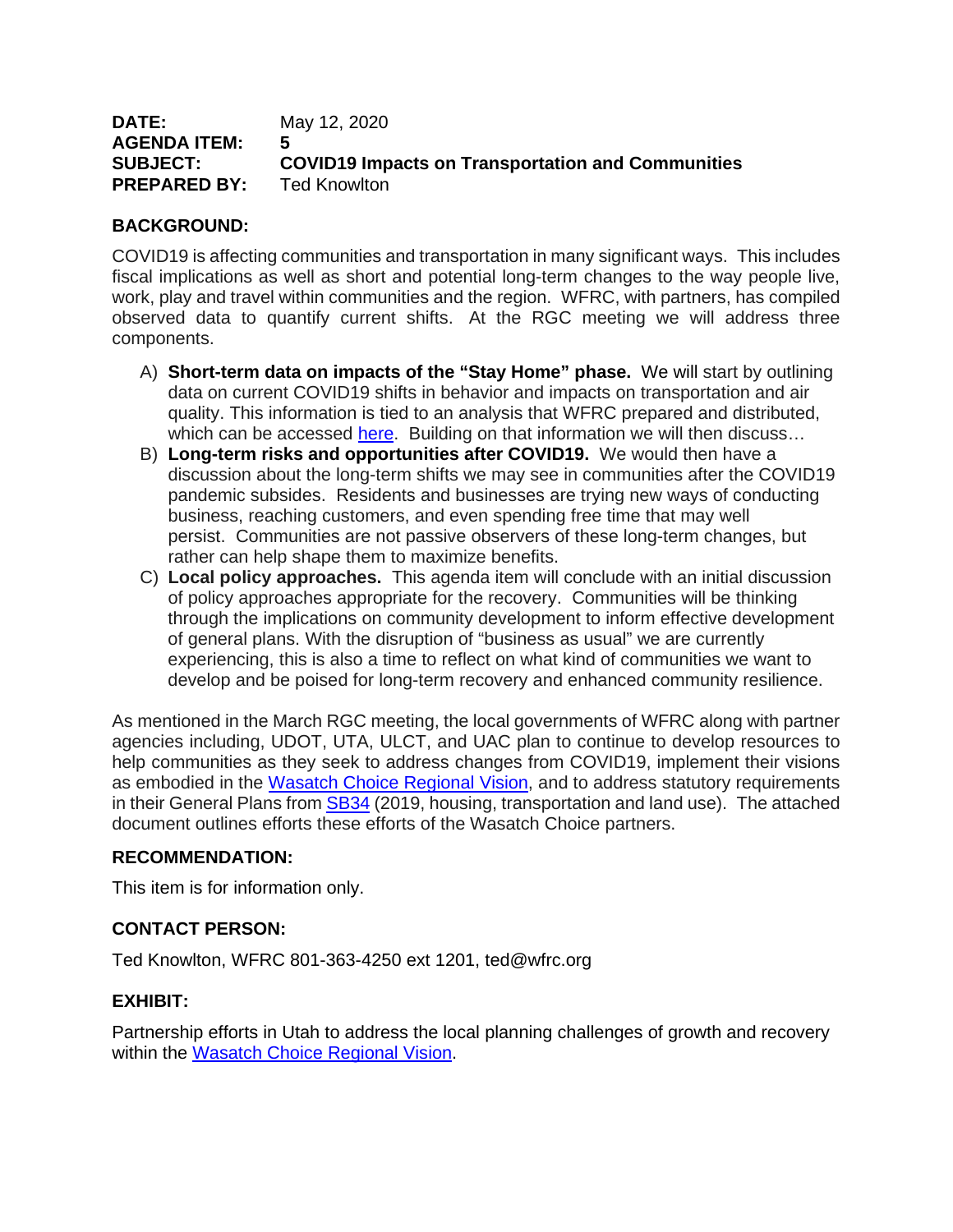# **Partnership efforts in Utah to address the local planning challenges of growth and recovery within the** *Wasatch Choice [Regional](https://wfrc.org/vision-plans/wasatch-choice-2050/) Vision*

This document outlines efforts the Wasatch Choice partners are engaging in to help local governments address key planning challenges faced in this unique time of both rapid population growth and significant uncertainty stemming from the Coronavirus.

# *Key Opportunities and Challenges for Local Governments*

**Coronavirus Recovery:** The Coronavirus is affecting communities in significant ways. This includes fiscal implications as well as short and potential long-term changes to the way people live, work, play and travel within communities and the region. Communities will need to think through the implications on community development to inform effective development of general plans. This is a time to reflect on what kind of communities we want to develop, and be poised for long-term recovery and enhanced community resilience. This partnership effort will assist local governments with updating their general plans to be poised to thrive and be resilient in the future.

**Wasatch Choice Regional Vision:** As communities update their plans, they can explore implementation of the recently completed Wasatch Choice [Regional](https://wfrc.org/vision-plans/wasatch-choice-2050/) Vision, which focuses on coordinating the planning and location of land use, housing, transportation, economic development, and open space to achieve the best outcomes.

**The Challenge of Engagement in a Time of Growth and Crisis:** Utah was the fastest growing state in the nation in the last decade. This creates challenges for housing, transportation, air quality, etc. COVID19 will affect economic growth, but residential growth in Utah is predominantly internal. Local conversations about effectively accommodating growth while maintaining high quality of life can be challenging for several reasons:

- 1. People focus on the urgent issues of the moment, less about longer-term issues.
- 2. Participation is low, unless people have a direct stake in an outcome.
- 3. Regional impacts are often not considered in decision making.
- 4. Public processes can be expensive.
- 5. Ultimately, the level of controversy is high around accommodating growth pressures.
- 6. Negative messaging about the risks of change or growth can be contagious.

**New Statutory Requirements:** In addition to these process challenges, communities have new requirements for their General Plans - including elements of [Senate](http://wfrc.maps.arcgis.com/apps/MapSeries/index.html?appid=50820dd5d2914b7da80e417dafe49d52) Bill 34 Housing (2019) [relevant statutory sections for cities and counties noted below].

- 1. **Moderate Income Housing** (MIH) element:
	- a. Affected communities shall plan and adopt a MIH element including strategies from a 'menu' of options by December 1, 2019 [10-9a-403(2)(b)(iii), 17-27a-403(2)(b)(ii)] with annual reporting thereafter.
- 2. **Land Use** element:
	- a. Must now consider the long-term goals, distribution, and location of housing for residents of various income levels [10-9a-403(2)(a)(i),17-27a-403(2)(a)(i)]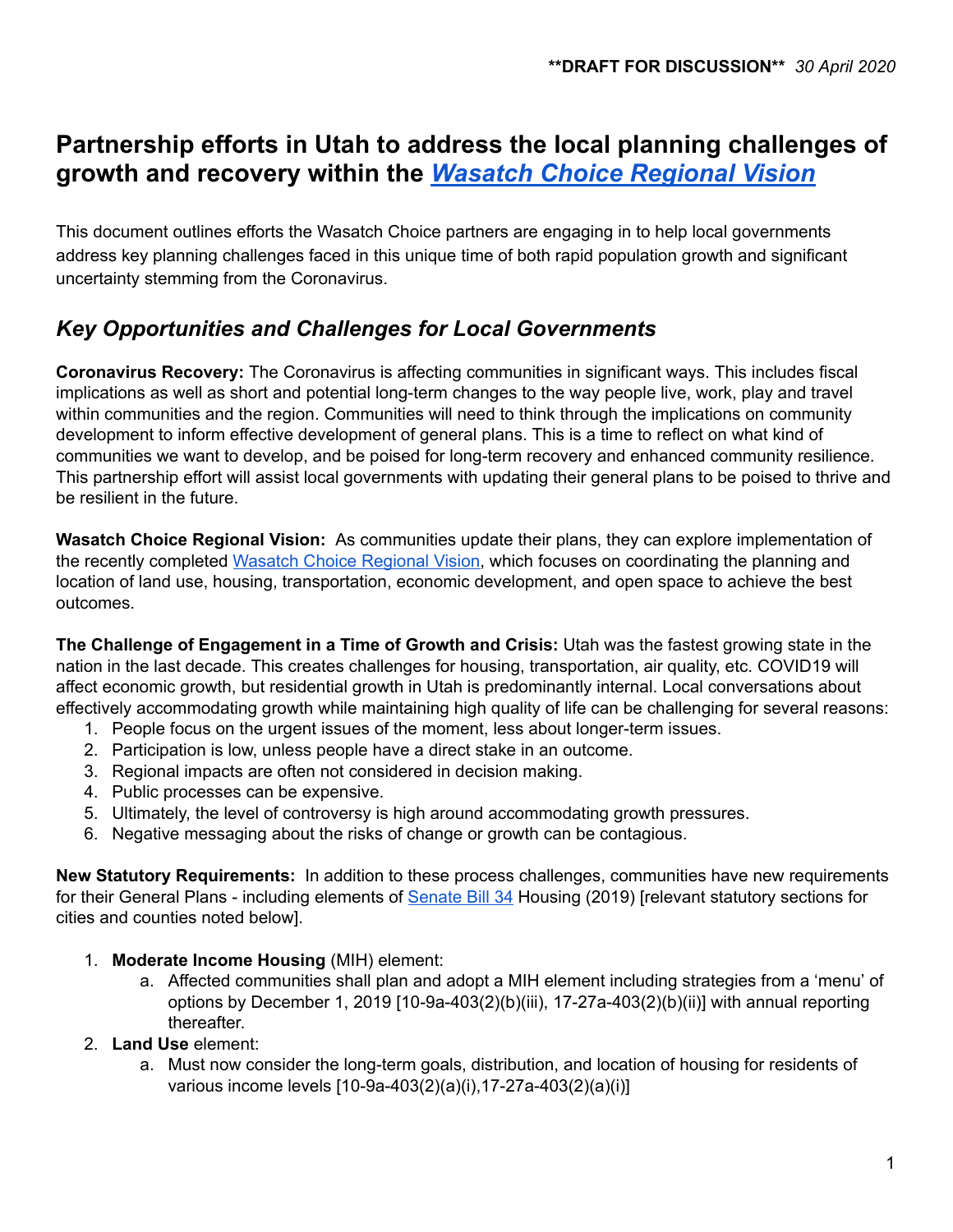### 3. **Transportation and Traffic Circulation** element:

- a. Provide the general location and extent of active transportation facilities [10-9a-403(2)(a)(ii)(A), 17-27a-403(2)(a)(ii)(A)].
- b. Plan development around "major transit [investment](http://wfrc.maps.arcgis.com/apps/MapSeries/index.html?appid=50820dd5d2914b7da80e417dafe49d52) corridors" to improve connections between housing, employment, education, recreation, and commerce [10-9a-403(2)(a)(ii)(B), 17-27a-403(2)(a)(ii)(B)].
- c. Correlate the transportation plan with population and employment projections, and the proposed land use element [10-9a-403(2)(a)(ii)(D), 17-27a-403(2)(a)(ii)(C)].
- d. Consider the regional transportation plan developed by the region's metropolitan planning organization (MPO) or if outside an MPO, the plan developed by UDOT [10-9a-403(2)(d)(i), 17-27a-403(2)(d)(i)].
- 4. **Parks and Opens Space** element:
	- a. May consider an environmental element that addresses natural resources (like parks and open space) as they update their general plan (preserving open space is a key Wasatch Choice strategy) [10-9a-403(3)(a)(i)(ii), 17-27a-403(3)(a)(i)(ii)]. Note: there has been increased demand, and communities have an enhanced understanding given the COVID19 stay at home requirements, of the need for local parks, trails, and active transportation facilities. Communities may want to increase their planning for these opportunities given their increased use and popularity for remaining active and healthy and accessing nature close to where people live.

## *Resources from the Wasatch Choice Regional Vision Partners*

The Wasatch Choice partners include local governments, WFRC, MAG, ULCT, UAC, UDOT, UTA, ULI, the Salt Lake Chamber and other local chambers, APAUtah, GOMB, GPI, and others. The partners want to provide resources to assist communities in their local efforts to update their general plans and address growth-related issues. The partnership is working to provide resources including:

- 1. **TECHNICAL ASSISTANCE**, including staff and consultant assistance in updating general plans and zoning, offering training, or in performing market analyses or technical studies. The *[Transportation](https://wfrc.org/programs/transportation-land-use-connection/) and Land Use [Connection](https://wfrc.org/programs/transportation-land-use-connection/) (TLC) Program* is an example of a key source of assistance (a partnership program with WFRC, Salt Lake County, UDOT, and UTA).
- 2. **PUBLIC ENGAGEMENT,** including community engagement strategies such as process guides, or electronic resources to assist in reaching out and engaging a broad public. *Social Distancing:* Effective communication and online public engagement has heightened value when social distancing is being practiced and is preferred by residents.
- 3. **COMMUNICATIONS**, including packaged messages like videos or infographics that discuss growth-related issues, community options, and tradeoffs and unintended consequences of potential decisions. The Wasatch Choice coalition may help disseminate communications.
- 4. **ANALYSIS** of the outcomes of growth-related decisions. This could include:
	- a. Current status in meeting quality of life objectives such as access to job or school opportunities, household affordability, air quality, and connections to parks and trails. Measuring progress highlights issues and helps communities understand strengths and areas needing improvement.
	- b. Projected outcomes of plans and visions in meeting statutory requirements.
	- c. Projected outcomes of potential decisions, such as fiscal impacts, to inform the public dialogue and decision-making.

The Wasatch Choice Partners will organize/coordinate available resources and those in development in a separate matrix document.